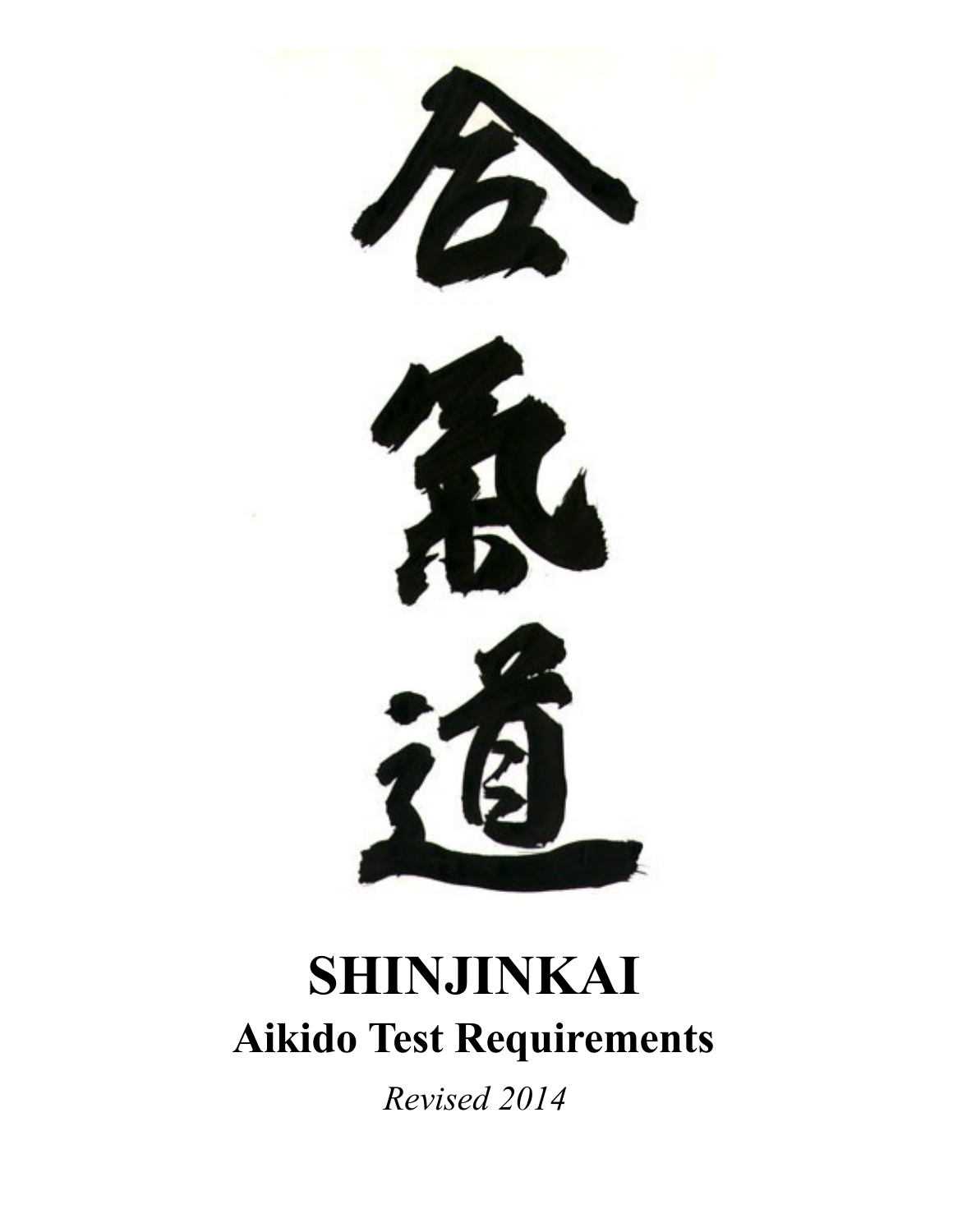#### **REGARDING EXAMINATIONS**

- Be sure you have the required number of practice days before applying for an examination. You must have your instructor's permission to test.
- Application forms, fees and essays should be submitted 3 days before the examination.
- Minimum age for Shodan is 15 years, and for Yondan is 22 years.
- During the test continue doing the same technique, left and right, ura and omote, until the examiner says "Stop".
- All tests are cumulative.
- Note that the attack katatedori includes both gyakuhanmi and aihanmi (kosadori) grabs.
- These requirements are not a comprehensive list of the techniques you must learn. They are compiled only as a tool for conducting examinations. Additional requirements may be requested by the examiner according to the student's training history and ability.
- Time and days of practice requirements are the minimum. Many students will require more.
- All students wear plain white dogi. Students ranked  $5<sup>th</sup>$  1<sup>st</sup> kyu wear white obi. 1<sup>st</sup> kyu and above wear black hakama. Dan ranks wear black obi and black hakama.

#### **REGARDING INSTRUCTOR CERTIFICATIONS**

 Instructor certifications may be awarded to students who demonstrate the ability and desire to be trained as teachers, who practice consistently, and who are actually involved in teaching or assisting at their dojos. Instructors and assistants are expected to serve at all times as worthy representatives of Aikido.

- **Jyoshu** [assistant]: *Minimum rank 1st kyu.*
- **Fukushidoin** [assistant instructor]: *Minimum rank Nidan.*
- **Shidoin** [full instructor]: *Minimum rank Yondan.*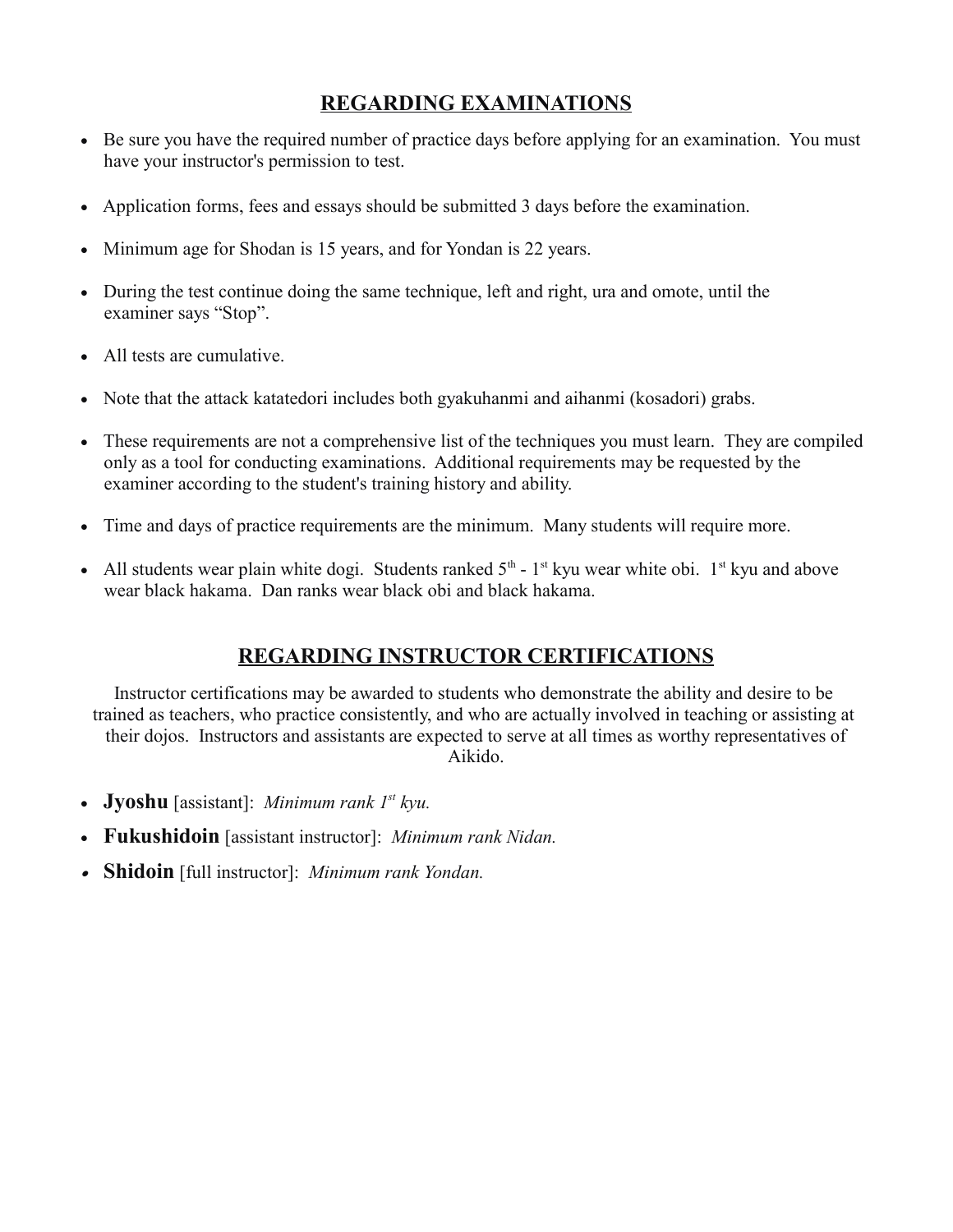# **5 th KYU**

*30 days of practice*

- Ukemi: Mae and Ushiro (breakfall)
- Katadori Ikkyo
- Shomenuchi Ikkyo (suwari and tachi waza)
- Katatedori Kotegaeshi
- Katatedori Iriminage
- Katatedori Sumiotoshi
- Suwari Kokyuho (Kokyu dosa)

# **4 th KYU**

*40 days of practice after 5th Kyu*

- Ukemi: Zenpo kaiten and Ushiro kaiten (rolling)
- Suburi: Ken (sword)
- Katadori Nikyo
- Katatedori Shihonage
- Ryotedori Tenchinage
- Morotedori Sokumen Iriminage
- Shomenuchi Kotegaeshi (suwari and tachi waza)
- Shomenuchi Iriminage
- Katatedori Hiji-ate Kokyunage
- Katatedori Kokyunage

# **3 rd KYU**

*50 days of practice after 4th Kyu*

- Ukemi: Yoko (side fall)
- Suburi: Jo (staff)
- Shomenuchi Ikkyo, Nikkyo, Sankyo, Yonkyo
- Katatedori Kaitenage (uchi and soto)
- Katatedori Shihonage (hanmi handachi waza)
- Katadori Udegarami (3 variations)
- Ryotedori Kokyunage
- Ushiroryotedori Kotegaeshi
- Tsuki Kotegaeshi (hanmi handachi and tachi waza)
- Yokomenuchi Shihonage
- Yokomenuchi Shomen-ate
- Tsuki Iriminage
- Tsuki Sumiotoshi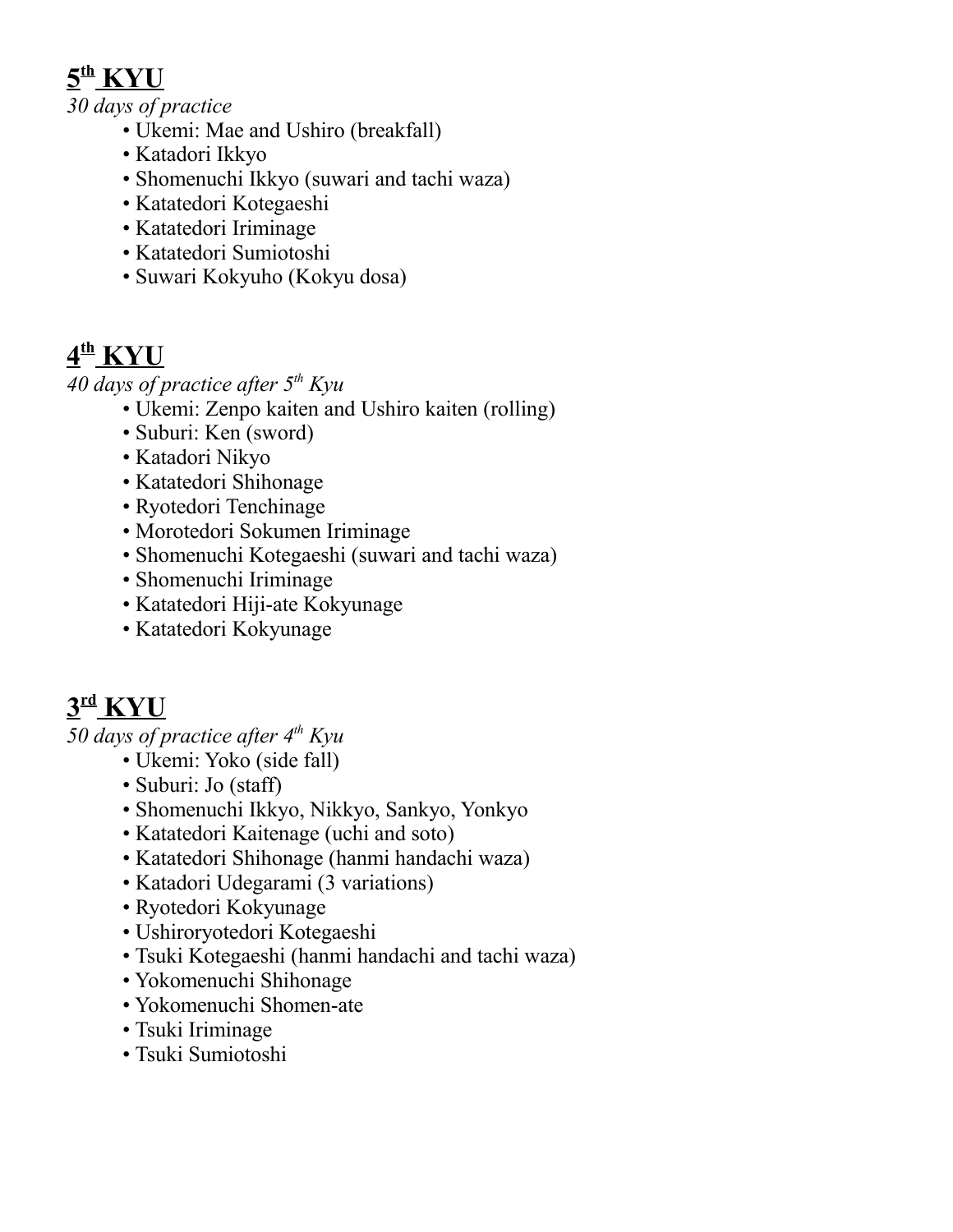# **2 nd KYU**

*50 days of practice after 3rd Kyu*

- Ukemi: Yoko (full breakfall from various techniques)
- Shomenuchi Ikkyo, Nikyo, Sankyo, Yonkyo, Iriminage (suwari waza)
- Ushiro Ryotedori Ikkyo, Nikyo, Sankyo, Yonkyo
- Ushirohijitori Kotegaeshi
- Yokomenuchi Gokyo
- Katadori Hijijime
- Ryokatadori Kokyunage
- Ryotedori Shihonage
- Yokomenuchi Kotegaeshi
- Katadori Shomenuchi Iriminage
- Yokomenuchi Sokumen Iriminage
- Yokomenuchi Hiji-ate Kokyunage
- Morotedori Jiujinage
- Tsuki Udegarami
- Tsuki Shomen-ate
- Yokomenuchi Kokyunage
- Jiyu waza: Katatedori, Morotedori, Ryotedori

# **1 st KYU**

*60 days of practice after 2nd Kyu*

- Yokomenuchi Ikkyo, Nikyo, Sankyo, Yonkyo, Gokyo
- Ushiro Ryotedori Kotegaeshi, Shihonage, Kaitenage, Jiujinage, Kokyunage
- Ryotedori Shihonage (hanmi handachi waza)
- Shomenuchi Kaitenage
- Tsuki Kaitenage
- Ushiro Kubishime Kokyunage
- Ushiro Kubishime Gokyo
- Tsuki Hijijime
- Tsuki Sokumen Iriminage (suwari and tachi waza)
- Ryotedori Koshinage
- Maegeri Iriminage
- Jiyu waza: Katadori Shomenuchi and Ganmentsuki
- Tantodori
- Jiyu waza: any grabbing attack
- Randori: 3 attackers